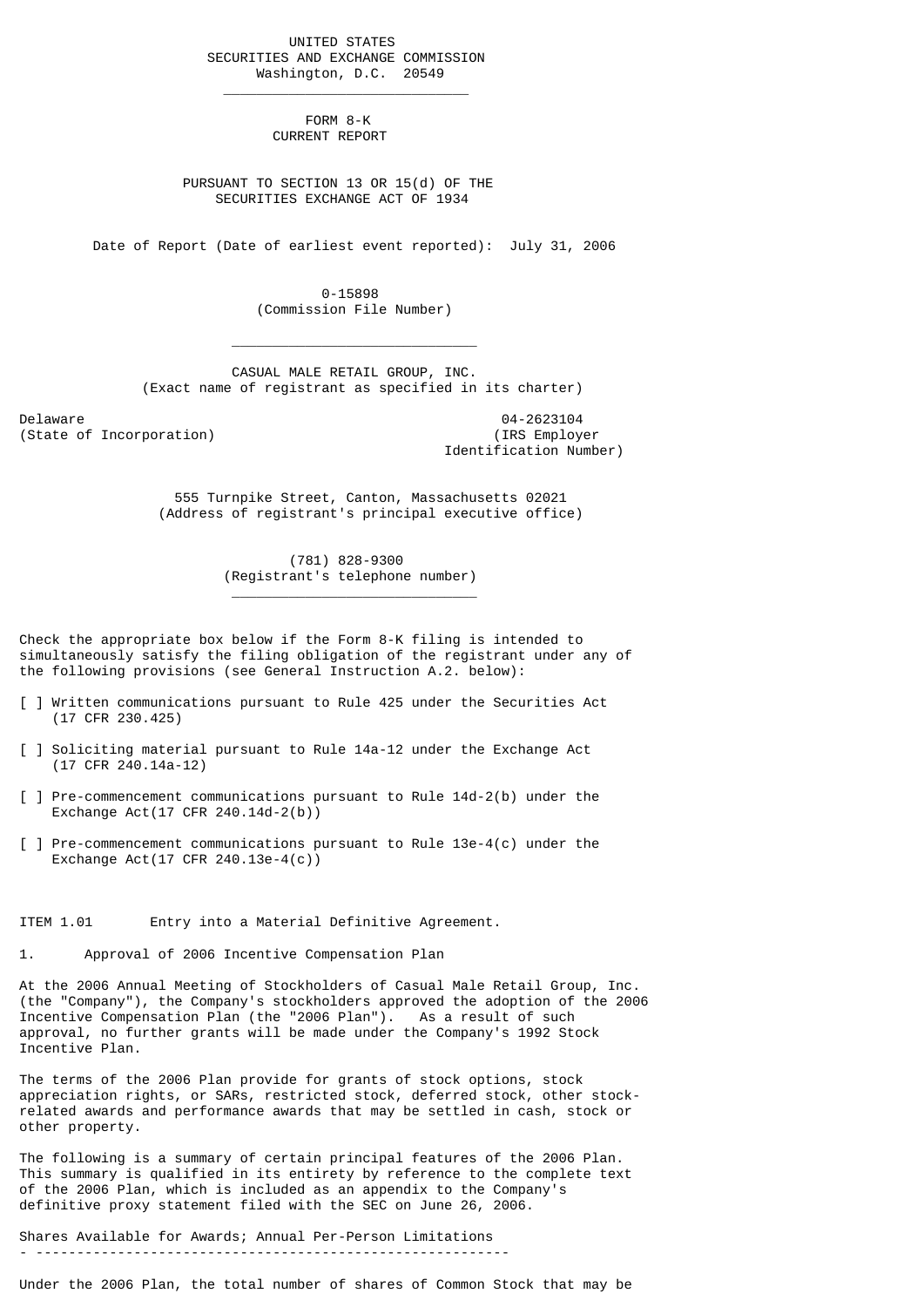subject to the granting of awards under the 2006 Plan shall be equal to 2,500,000 shares, plus the number of shares with respect to which awards previously granted thereunder that terminate without being exercised; provided, however, that the maximum number of shares that may be subject to the granting of awards other than stock options and SARs shall not exceed 1,250,000.

Awards that are settled or exercised through the payment of shares will be counted in full against the number of shares available for award under the 2006 Plan, regardless of the number of shares actually issued upon settlement or exercise of any such award.

Awards with respect to shares that are granted to replace outstanding awards or other similar rights that are assumed or replaced by awards under the 2006 Plan pursuant to the acquisition of a business are not subject to, and do not count against, the foregoing limit.

In addition, the 2006 Plan imposes individual limitations on the amount of certain awards in part to comply with Section 162(m) of the Internal Revenue Code of 1986, as amended (the "Code"). Under these limitations, during any fiscal year the number of options, SARs, restricted shares of Common Stock, deferred shares of Common Stock, shares as a bonus or in lieu of other Company obligations, and other stock-based awards granted to any one participant may not exceed 500,000 for each type of such award, subject to adjustment in certain circumstances. The maximum amount that may be earned by any one participant as a performance award in respect of a performance period of one year is \$1,000,000, and in addition the maximum amount that may be earned by one participant in respect of a performance period greater than one year is \$2,000,000.

A committee of our Board of Directors, which we refer to as the Committee, is to administer the Plan. See "Administration." The Committee is authorized to adjust the limitations described in the two preceding paragraphs and is authorized to adjust outstanding awards (including adjustments to exercise prices of options and other affected terms of awards) in the event that a dividend or other distribution (whether in cash, shares of Common Stock or other property), recapitalization, forward or reverse split, reorganization, merger, consolidation, spin-off, combination, repurchase, share exchange or other similar corporate transaction or event affects the Common Stock so that an adjustment is appropriate in order to prevent dilution or enlargement of the rights of participants. The Committee is also authorized to adjust performance conditions and other terms of awards in response to these kinds of events or in response to changes in applicable laws, regulations or accounting principles.

### Eligibility

## - -----------

The persons eligible to receive awards under the 2006 Plan are the officers, directors, employees and independent contractors of the Company. An employee on leave of absence may be considered as still in the employ of the Company for purposes of eligibility for participation in the 2006 Plan.

#### Administration

#### - --------------

The Company's Board of Directors shall select the Committee that will administer the 2006 Plan. All Committee members must be "non-employee directors" as defined by Rule 16b-3 of the Exchange Act, "outside directors" for purposes of Section 162(m) of the Code, and independent as defined by the Nasdaq Stock Market or any other national securities exchange on which any securities of the Company may be listed for trading in the future. However, except as otherwise required to comply with Rule 16b-3 of the Exchange Act or Section 162(m) of the Code, the Board of Directors may exercise any power or authority granted to the Committee. Subject to the terms of the 2006 Plan, the Committee is authorized to select eligible persons to receive awards, determine the type and number of awards to be granted and the number of shares of Common Stock to which awards will relate, specify times at which awards will be exercisable or settled (including performance conditions that may be required as a condition thereof), set other terms and conditions of awards, prescribe forms of award agreements, interpret and specify rules and regulations relating to the 2006 Plan and make all other determinations that may be necessary or advisable for the administration of the 2006 Plan.

# Stock Options and SARs

- -----------------------

The Committee is authorized to grant stock options, including both incentive stock options, or ISOs, which can result in potentially favorable tax treatment to the participant, and non-qualified stock options and SARs, entitling the participant to receive the amount by which the fair market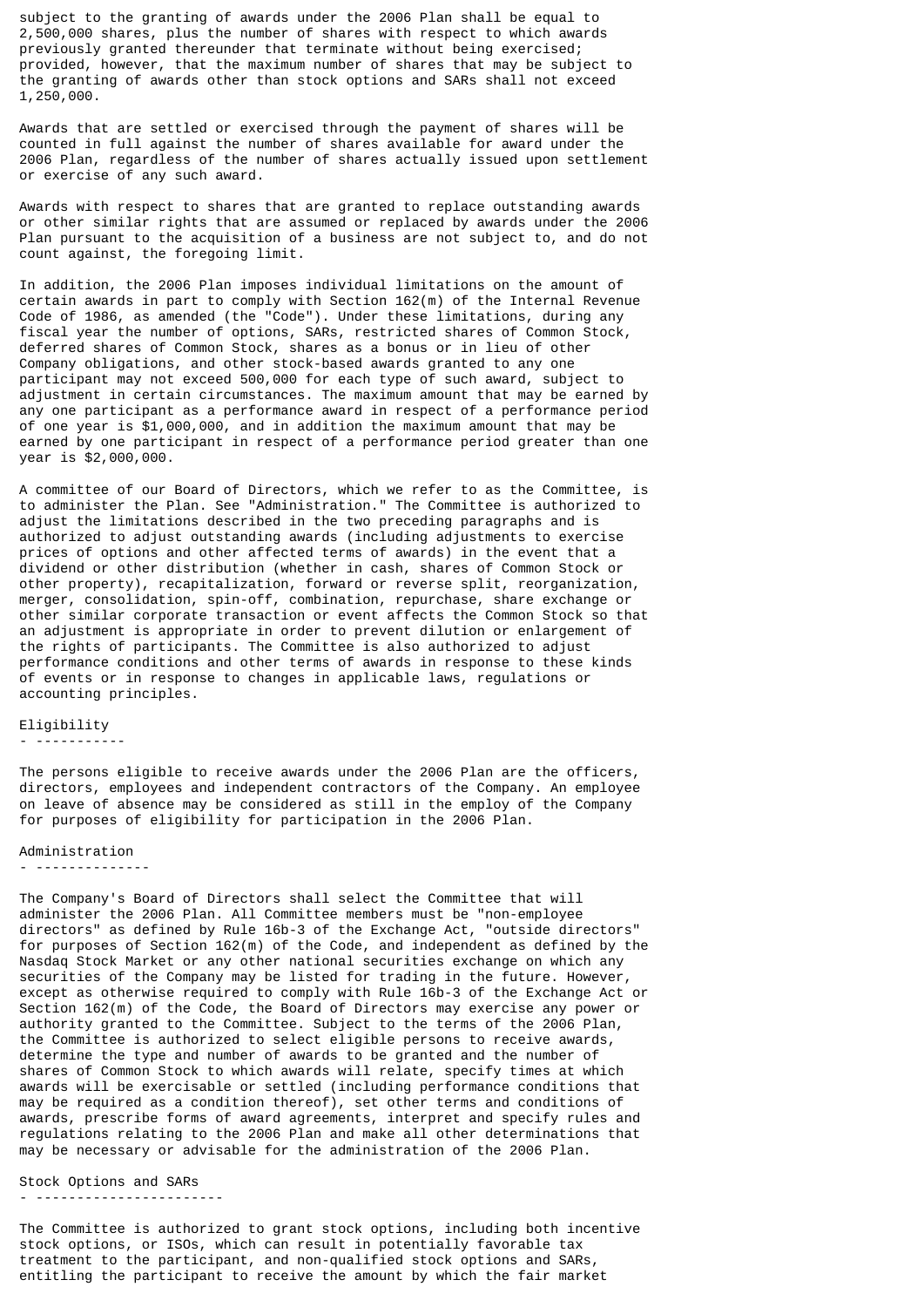value of a share of Common Stock on the date of exercise exceeds the grant price of the SAR. The exercise price per share subject to an option and the grant price of an SAR are determined by the Committee, but must not be less than the fair market value of a share of Common Stock on the date of grant. For purposes of the 2006 Plan, the term "fair market value" means the fair market value of the Common Stock, awards or other property as determined by the Committee or under procedures established by the Committee. Unless otherwise determined by the Committee or the Company's Board of Directors, the fair market value of the Common Stock as of any given date shall be the closing sales price per share of Common Stock as reported on the principal stock exchange or market on which the Common Stock is traded on the date immediately preceding the date as of which such value is being determined or, if there is no sale on that date, the last previous day on which a sale was reported. The maximum term of each option or SAR, the times at which each option or SAR will be exercisable, and provisions requiring forfeiture of unexercised options or SARs at or following termination of employment or service generally are fixed by the Committee except that no option or SAR may have a term exceeding 10 years. Options may be exercised by payment of the exercise price in cash, shares, outstanding awards or other property (including notes or other contractual obligations of participants to make deferred payments, so long as such notes or other contractual obligations are not in violation of applicable law), as the Committee may determine from time to time. Methods of exercise and settlement and other terms of the SARs are determined by the Committee.

Restricted and Deferred Stock

- -----------------------------

The Committee is authorized to grant restricted stock and deferred stock. Restricted stock is a grant of shares of Common Stock which may not be sold or disposed of, and which may be forfeited in the event of certain terminations of employment or service, prior to the end of a restricted period specified by the Committee. A participant granted restricted stock generally has all of the rights of a stockholder of the Company, unless otherwise determined by the Committee. An award of deferred stock confers upon a participant the right to receive shares of Common Stock at the end of a specified deferral period, and may be subject to possible forfeiture of the award in the event of certain terminations of employment prior to the end of a specified restricted period. Prior to settlement, an award of deferred stock carries no voting or dividend rights or other rights associated with share ownership, although dividend equivalents may be granted, as discussed below.

Dividend Equivalents

- --------------------

The Committee is authorized to grant dividend equivalents conferring on participants the right to receive, currently or on a deferred basis, cash, shares of Common Stock, other awards or other property equal in value to dividends paid on a specific number of shares of Common Stock or other periodic payments. Dividend equivalents may be granted alone or in connection with another award, may be paid currently or on a deferred basis and, if deferred, may be deemed to have been reinvested in additional shares of Common Stock, awards or otherwise as specified by the Committee.

Bonus Stock and Awards in Lieu of Cash Obligations

- --------------------------------------------------

The Committee is authorized to grant shares of Common Stock as a bonus free of restrictions, or to grant shares of Common Stock or other awards in lieu of the Company obligations to pay cash under the 2006 Plan or other plans or compensatory arrangements, subject to such terms as the Committee may specify.

Other Stock-Based Awards - --------------------------

The Committee is authorized to grant awards under the 2006 Plan that are denominated or payable in, valued by reference to, or otherwise based on or related to shares of Common Stock. Such awards might include convertible or exchangeable debt securities, other rights convertible or exchangeable into shares of Common Stock, purchase rights for shares of Common Stock, awards with value and payment contingent upon performance of the Company or any other factors designated by the Committee, and awards valued by reference to the book value of shares of Common Stock or the value of securities of or the performance of specified subsidiaries or business units. The Committee determines the terms and conditions of such awards.

Performance Awards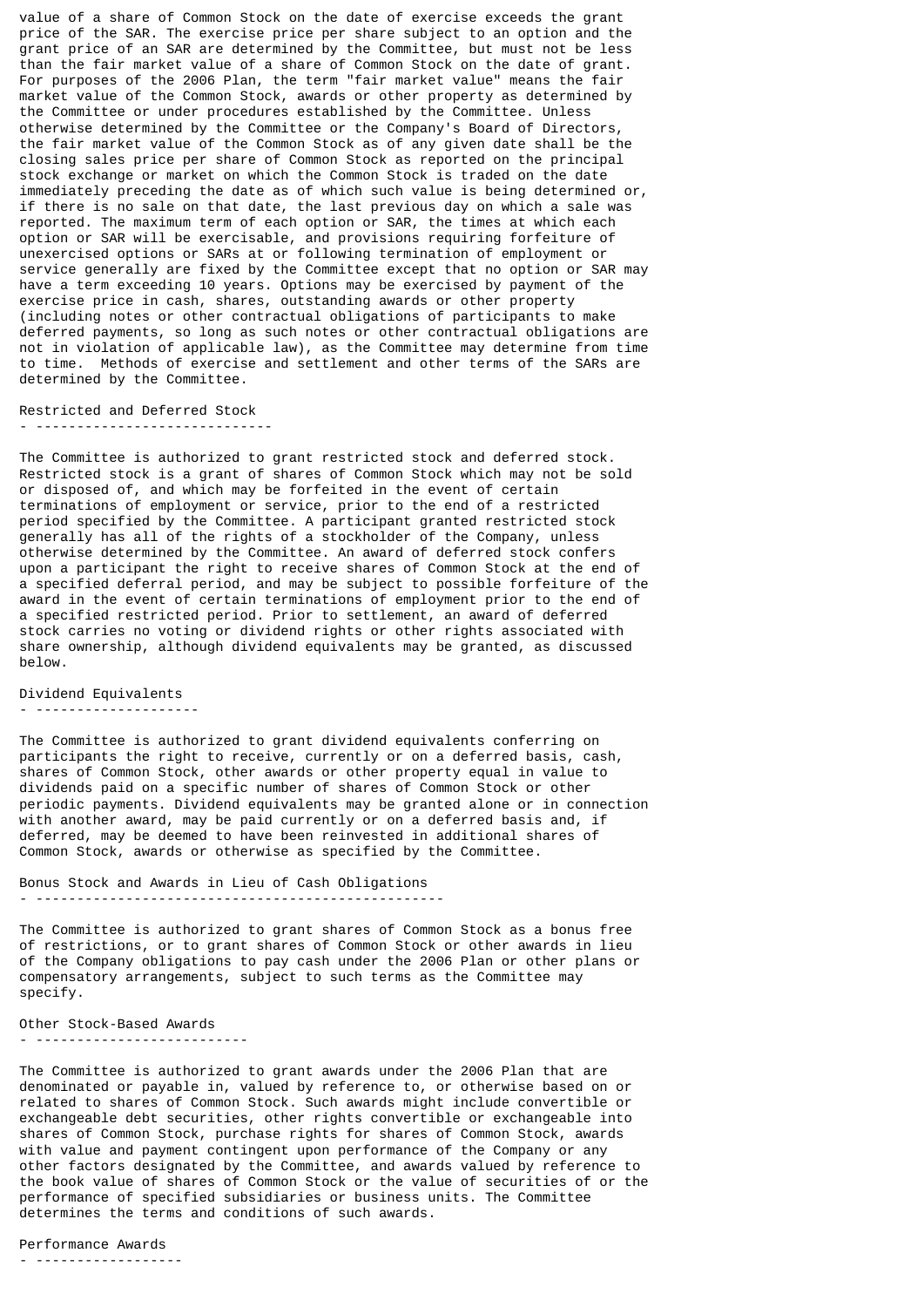The right of a participant to exercise or receive a grant or settlement of an award, and the timing thereof, may be subject to such performance conditions (including subjective individual goals) as may be specified by the Committee. In addition, the 2006 Plan authorizes specific performance awards, which represent a conditional right to receive cash, shares of Common Stock or other awards upon achievement of certain pre-established performance goals and subjective individual goals during a specified fiscal year. Performance awards granted to persons whom the Committee expects will, for the year in which a deduction arises, be "covered employees" (as defined below) will, if and to the extent intended by the Committee, be subject to provisions that should qualify such awards as "performance-based compensation" not subject to the limitation on tax deductibility by the Company under Code Section 162(m). For purposes of Section 162(m), the term "covered employee" means the Company's chief executive officer and each other person whose compensation is required to be disclosed in the Company's filings with the SEC by reason of that person being among the four highest compensated officers of the Company as of the end of a taxable year. If and to the extent required under Section 162(m) of the Code, any power or authority relating to a performance award intended to qualify under Section 162(m) of the Code is to be exercised by the Committee, not the Company's Board of Directors.

Subject to the requirements of the 2006 Plan, the Committee will determine performance award terms, including the required levels of performance with respect to specified business criteria, the corresponding amounts payable upon achievement of such levels of performance, termination and forfeiture provisions and the form of settlement. One or more of the following business criteria for the Company, on a consolidated basis, or for business or geographical units of the Company (except with respect to the total stockholder return and earnings per share criteria), shall be used by the Committee in establishing performance goals for performance awards to "covered employees" that are intended to qualify under Section 162(m): (1) earnings per share; (2) revenues or margin; (3) cash flow; (4) operating margin; (5) return on net assets; (6) return on investment; (7) return on capital; (8) return on equity; (9) economic value added; (10) direct contribution; (11) net income, (12) pretax earnings; (13) earnings before interest, taxes, depreciation and amortization; (14) earnings after interest expense and before extraordinary or special items; (15) operating income; (16) income before interest income or expense, unusual items and income taxes, local, state or federal and excluding budgeted and actual bonuses which might be paid under any ongoing bonus plans of the Company; (17) working capital; (18) management of fixed costs or variable costs; (19) identification or consummation of investment opportunities or completion of specified projects in accordance with corporate business plans, including strategic mergers, acquisitions or divestitures; (20) total stockholder return; (21) debt reduction; and (22) any of the above goals determined on an absolute or relative basis or as compared to the performance of a published or special index deemed applicable by the Committee including, but not limited to, the Standard & Poor's 500 Stock Index or a group of comparable companies. The Committee may exclude the impact of an event or occurrence which the Committee determines should appropriately be excluded, including without limitation (i) restructurings, discontinued operations, extraordinary items, and other unusual or non-recurring charges, (ii) an event either not directly related to the operations of the Company or not within the reasonable control of the Company's management, or (iii) a change in accounting standards required by generally accepted accounting principles.

In granting performance awards, the Committee may establish unfunded award "pools," the amounts of which will be based upon the achievement of a performance goal or goals based on one or more of certain business criteria described in the 2006 Plan (including, for example, total stockholder return, net income, pretax earnings, EBITDA, earnings per share, and return on investment). During the first 90 days of a performance period, the Committee will determine who will potentially receive performance awards for that performance period, either out of the pool or otherwise.

After the end of each performance period, the Committee will determine (i) the amount of any pools and the maximum amount of potential performance awards payable to each participant in the pools and (ii) the amount of any other potential performance awards payable to participants in the 2006 Plan. The Committee may, in its discretion, determine that the amount payable as a performance award will be reduced from the amount of any potential award.

Other Terms of Awards - ---------------------

Awards may be settled in the form of cash, shares of Common Stock, other awards or other property, in the discretion of the Committee. The Committee may require or permit participants to defer the settlement of all or part of an award in accordance with such terms and conditions as the Committee may establish, including payment or crediting of interest or dividend equivalents on deferred amounts, and the crediting of earnings, gains and losses based on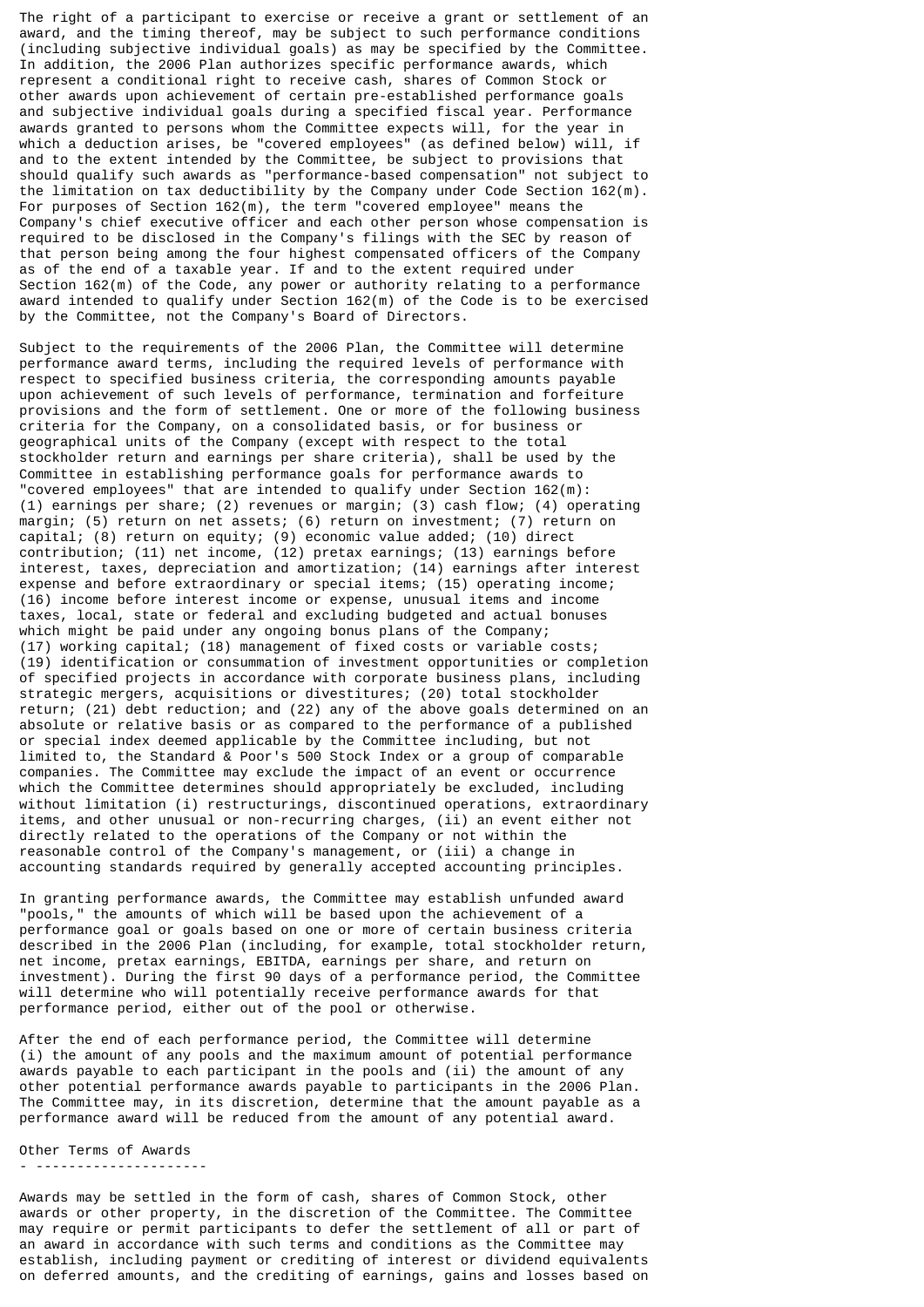deemed investment of deferred amounts in specified investment vehicles. The Committee is authorized to place cash, shares of Common Stock or other property in trusts or make other arrangements to provide for payment of the Company's obligations under the 2006 Plan. The Committee may condition any payment relating to an award on the withholding of taxes and may provide that a portion of any shares of Common Stock or other property to be distributed will be withheld (or previously acquired shares of Common Stock or other property be surrendered by the participant) to satisfy withholding and other tax obligations. Awards granted under the 2006 Plan generally may not be pledged or otherwise encumbered and are not transferable except by will or by the laws of descent and distribution, or to a designated beneficiary upon the participant's death, except that the Committee may, in its discretion, permit transfers for estate planning or other purposes subject to any applicable restrictions under Rule 16b-3 of the Exchange Act.

Awards under the 2006 Plan are generally granted without a requirement that the participant pay consideration in the form of cash or property for the grant (as distinguished from the exercise), except to the extent required by law. The Committee may, however, grant awards in exchange for other awards under the 2006 Plan awards or under other Company plans, or other rights to payment from the Company, and may grant awards in addition to and in tandem with such other awards, rights or other awards.

Acceleration of Vesting; Change in Control - --------------------------------------------

The Committee may, in its discretion, accelerate the exercisability, the lapsing of restrictions or the expiration of deferral or vesting periods of any award, and, if so provided in the award agreement, such accelerated exercisability, lapse, expiration and vesting shall occur automatically in the case of a "change in control" of the Company, as defined in the 2006 Plan (including the cash settlement of SARs and "limited SARs" which may be exercisable in the event of a change in control). In addition, the Committee may provide in an award agreement that the performance goals relating to any performance based award will be deemed to have been met upon the occurrence of any "change in control."

For purposes of the 2006 Plan, a "change in control" will be deemed to occur upon the earliest of the follow:

 (a) the acquisition by any Person of Beneficial Ownership (within the meaning of Rule 13d-3 promulgated under the Exchange Act) of fifty percent (50%) or more of either (1) the then outstanding shares of Common Stock of the Corporation (the "Outstanding Common Stock") or (2) the combined voting power of the then outstanding voting securities of the Company entitled to vote generally in the election of directors (the "Outstanding Company Voting Securities") (such Beneficial Ownership, a "Controlling Interest"); provided, however, that for this purpose, the following acquisitions shall not constitute a Change of Control: (v) any acquisition directly from the Company; (w) any acquisition by the Company;  $(x)$  any acquisition by any person that as of the effective date of the 2006 Plan owns Beneficial Ownership of a Controlling Interest; (y) any acquisition by any employee benefit plan (or related trust) sponsored or maintained by the Company or any Related Entities; or (z) any acquisition by any company pursuant to a transaction which complies with clauses (1), (2) and (3) of (c) below; or

(b) during any period of two (2) consecutive years (not including any period prior to the effective date of the 2006 Plan) individuals who constitute the Board on the effective date of the 2006 Plan (the "Incumbent Board") cease for any reason to constitute at least a majority of the Board; provided, however, that any individual becoming a director subsequent to the effective date of the 2006 Plan whose election, or nomination for election by the Company's stockholders, was approved by a vote of at least a majority of the directors then comprising the Incumbent Board shall be considered as though such individual were a member of the Incumbent Board, but excluding, for this purpose, any such individual whose initial assumption of office occurs as a result of an actual or threatened election contest with respect to the election or removal of directors or other actual or threatened solicitation of proxies or consents by or on behalf of a person other than the Board; or

 (c) consummation of a reorganization, merger, statutory share exchange or consolidation or similar corporate transaction involving the Company or any of its subsidiaries, a sale or other disposition of all or substantially all of the assets of the Company, or the acquisition of assets or stock of another entity by the Company or any of its subsidiaries (each a "Business Combination"), in each case, unless, following such Business Combination, (1) all or substantially all of the individuals and entities who were the Beneficial Owners, respectively, of the Outstanding Common Stock and Outstanding Company Voting Securities immediately prior to such Business Combination beneficially own, directly or indirectly, more than fifty percent (50%) of, respectively, the then outstanding shares of common stock and the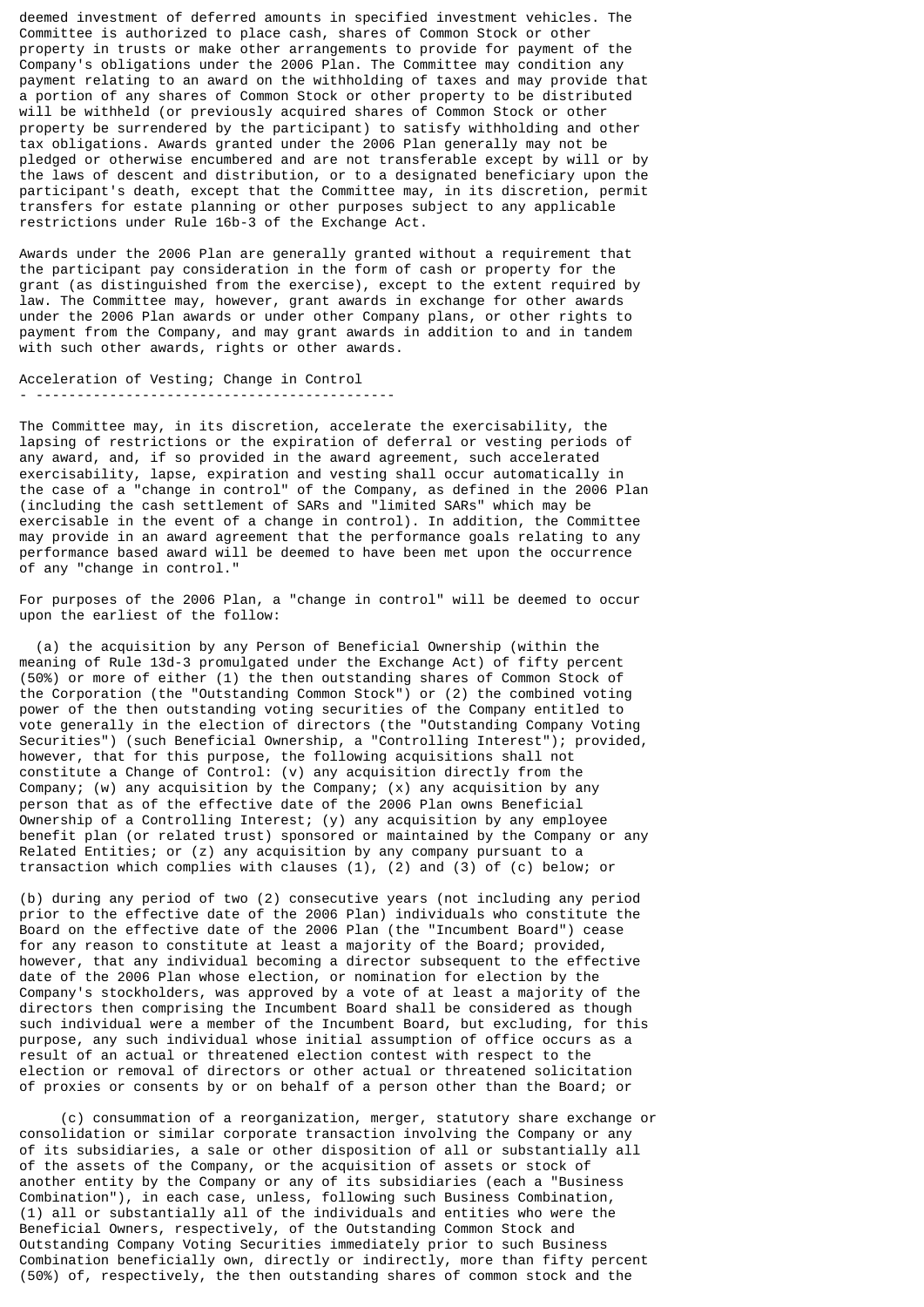combined voting power of the then outstanding voting securities entitled to vote generally in the election of directors, as the case may be, of the company resulting from such Business Combination (including, without limitation, a company which as a result of such transaction owns the Company or all or substantially all of the Company's assets either directly or through one or more subsidiaries) in substantially the same proportions as their ownership, immediately prior to such Business Combination of the Outstanding Common Stock and Outstanding Company Voting Securities, as the case may be, (2) no person (excluding any employee benefit plan (or related trust) of the Company or such company resulting from such Business Combination or any person that owns a Controlling Interest as of the effective date of the 2006 Plan) beneficially owns, directly or indirectly, fifty percent (50%) or more of the then outstanding shares of common stock of the company resulting from such Business Combination or the combined voting power of the then outstanding voting securities of such company except to the extent that such ownership existed prior to the Business Combination and (3) at least a majority of the members of the Board of Directors of the company resulting from such Business Combination were members of the Incumbent Board at the time of the execution of the initial agreement, or of the action of the Board, providing for such Business Combination; or

 (d) approval by the stockholders of the Company of a complete liquidation or dissolution of the Company.

Amendment and Termination

- --------------------------

The Company's Board of Directors may amend, alter, suspend, discontinue or terminate the 2006 Plan or the Committee's authority to grant awards without further stockholder approval, except stockholder approval must be obtained for any amendment or alteration if such approval is required by law or regulation or under the rules of any stock exchange or quotation system on which shares of Common Stock are then listed or quoted. Thus, stockholder approval may not necessarily be required for every amendment to the 2006 Plan which might increase the cost of the 2006 Plan or alter the eligibility of persons to receive awards. Stockholder approval will not be deemed to be required under laws or regulations, such as those relating to ISOs, that condition favorable treatment of participants on such approval, although the Company's Board of Directors may, in its discretion, seek stockholder approval in any circumstance in which it deems such approval advisable. Unless earlier terminated by the Company's Board of Directors, the 2006 Plan will terminate at such time as no shares of Common Stock remain available for issuance under the 2006 Plan and the Company has no further rights or obligations with respect to outstanding awards under the 2006 Plan.

Other than in connection with standard adjustments (as set forth in Section 10(c) of the 2006 Plan), the Committee is not permitted to (i) lower the exercise price per share of an option or SAR after it is granted, (ii) cancel an option or SAR when the exercise price per share exceeds the fair market value of the underlying shares in exchange for another award (other than in connection with substitute awards granted in connection with business combinations) or (iii) take any other action with respect to an option or SAR that may be treated as a repricing, without approval of the Company's stockholders.

# 2. Non-Employee Director Compensation

On July 31, 2006, the Company's Board of Directors approved an increase in compensation payable to non-employee directors for each meeting of the Board of Directors. Effective July 31, 2006, each non-employee director will receive \$4,000 for each meeting of the Board of Director (up from \$3,000 per meeting). Each non-employee director will continue to receive \$3,000 for each committee meeting and \$500 for certain telephonic board or committee meetings.

Further, the Board of Directors also approved an annual grant of stock options to each non-employee director to purchase 25,000 shares of the Company's Common Stock upon such director's annual election to the Board (up from 15,000 shares previously). Upon the initial election of a non-employee director, such director will continue to receive a stock option to purchase 15,000 shares of Common Stock. Such stock options will vest in three equal installments, with one-third vesting on the date of grant and on the first and second anniversaries of the date of grant. All options are granted with a term of ten years and have an exercise price equal to the closing price of the Common Stock on the date of grant.

3. Second Amendment to the Employment Agreement between the Company and Ms. Carlo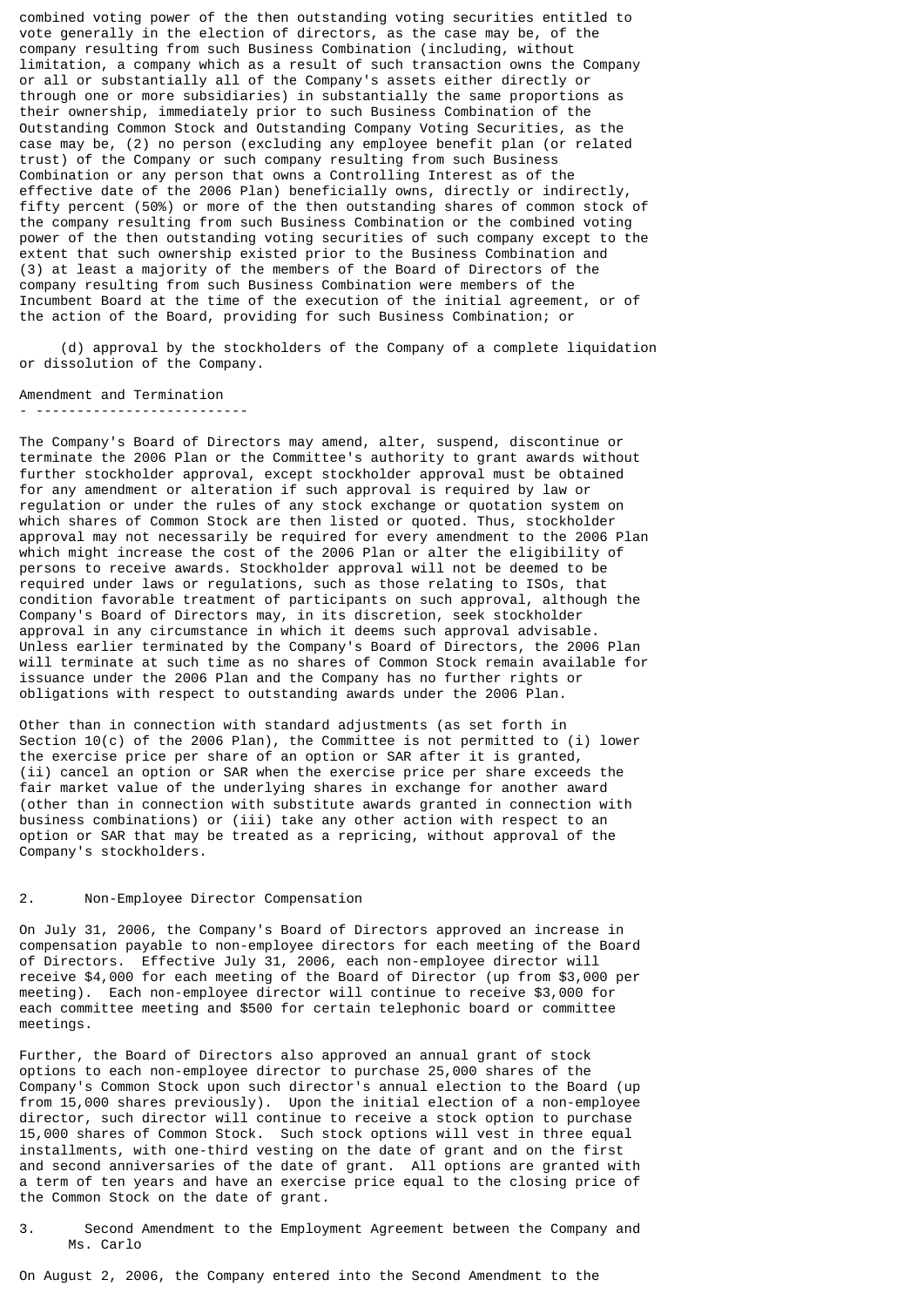Employment Agreement originally dated July 9, 2003 ("Second Amendment") with Linda B. Carlo, the Company's Executive Vice President of Business Development & Direct-to-Consumer. Under the terms of the Second Amendment, Ms. Carlo's employment with the Company was extended to March 31, 2008 and her annual salary was increased to \$313,676.75 effective May 7, 2006.

A copy of the Second Amendment to Ms. Carlo's Employment Agreement is attached hereto as Exhibit 10.1.

ITEM 9.01 Financial Statements and Exhibits

(d) Exhibits

 Exhibit No. Description ------------<br>10.1 Second Amendment to Employment Agreement dated as of August 2, 2006 between the Company and Linda B. Carlo

### SIGNATURES

Pursuant to the requirements of the Securities Exchange Act of 1934, the registrant has duly caused this report to be signed on its behalf by the undersigned, thereunto duly authorized.

CASUAL MALE RETAIL GROUP, INC.

 By: /s/ Dennis R. Hernreich ----------------------- Name: Dennis R. Hernreich Title: Executive Vice President and Chief Financial Officer

Date: August 4, 2006